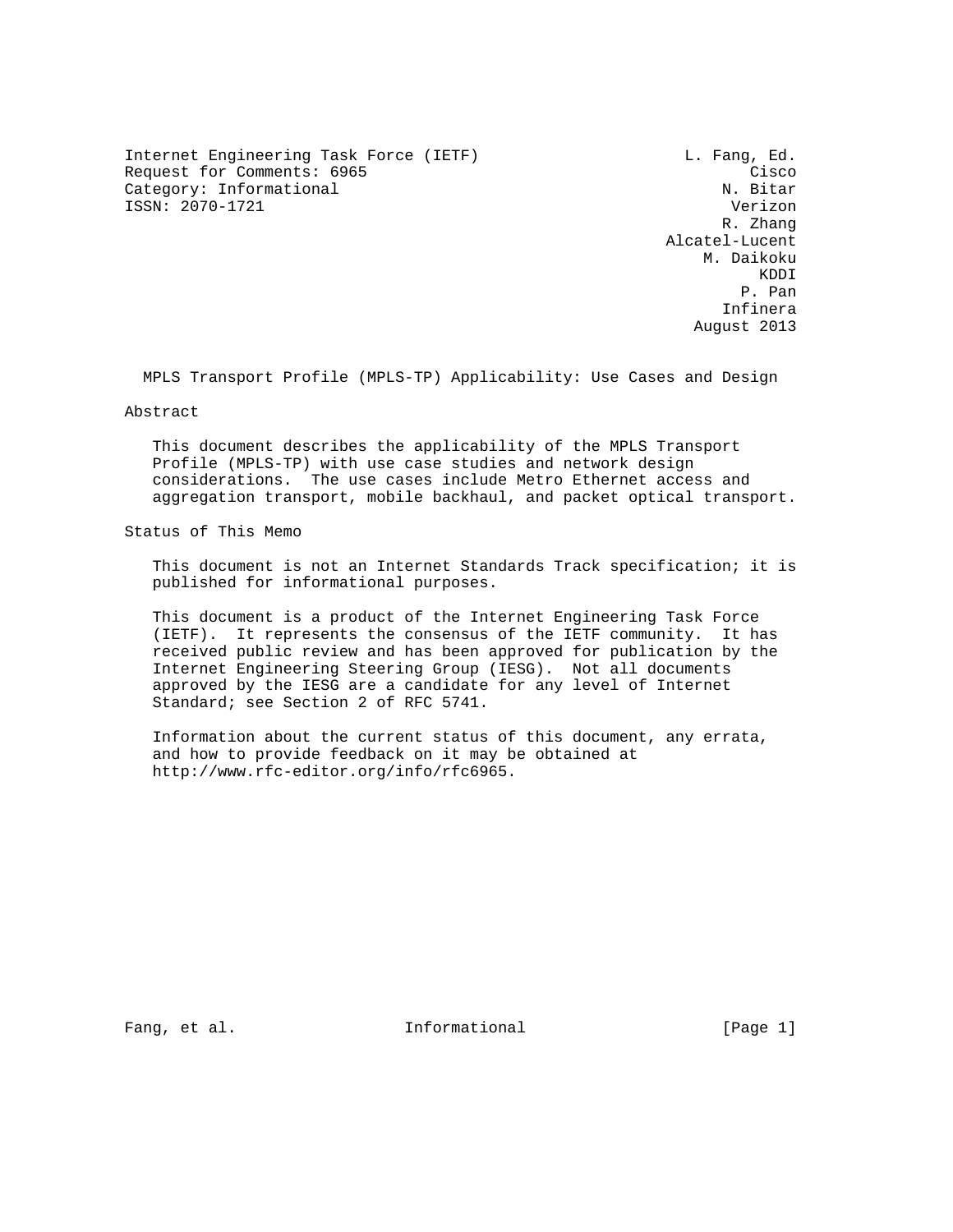## Copyright Notice

 Copyright (c) 2013 IETF Trust and the persons identified as the document authors. All rights reserved.

 This document is subject to BCP 78 and the IETF Trust's Legal Provisions Relating to IETF Documents (http://trustee.ietf.org/license-info) in effect on the date of publication of this document. Please review these documents carefully, as they describe your rights and restrictions with respect to this document. Code Components extracted from this document must

 include Simplified BSD License text as described in Section 4.e of the Trust Legal Provisions and are provided without warranty as described in the Simplified BSD License.

## Table of Contents

|                | 1.1.                                                    |  |  |
|----------------|---------------------------------------------------------|--|--|
|                |                                                         |  |  |
|                |                                                         |  |  |
|                |                                                         |  |  |
|                |                                                         |  |  |
|                |                                                         |  |  |
|                |                                                         |  |  |
|                |                                                         |  |  |
|                |                                                         |  |  |
|                |                                                         |  |  |
|                |                                                         |  |  |
|                |                                                         |  |  |
|                | 3.4. End-to-End MPLS OAM Consistency 11                 |  |  |
|                | 3.5. PW Design Considerations in MPLS-TP Networks 11    |  |  |
|                | 3.6. Proactive and On-Demand MPLS-TP OAM Tools 12       |  |  |
|                | 3.7. MPLS-TP and IP/MPLS Interworking Considerations 12 |  |  |
|                |                                                         |  |  |
| 5 <sub>1</sub> |                                                         |  |  |
|                |                                                         |  |  |
|                |                                                         |  |  |
|                |                                                         |  |  |
|                |                                                         |  |  |

Fang, et al. 1nformational 1999 [Page 2]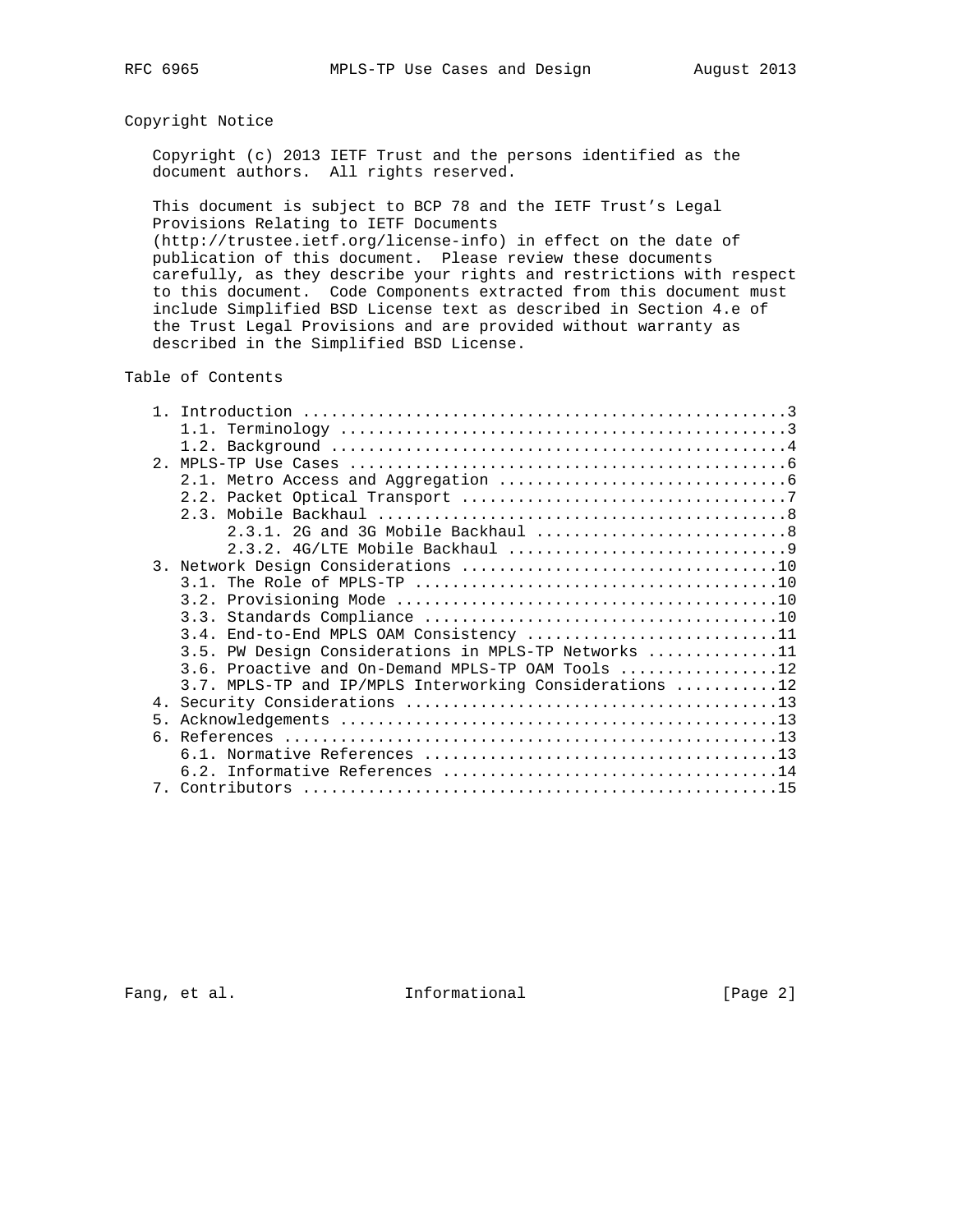# 1. Introduction

 This document describes the applicability of the MPLS Transport Profile (MPLS-TP) with use case studies and network design considerations.

# 1.1. Terminology

| Term<br>------ | Definition                                             |
|----------------|--------------------------------------------------------|
| 2G             | 2nd generation of mobile telecommunications technology |
| 3G             | 3rd generation of mobile telecommunications technology |
| 4G             | 4th generation of mobile telecommunications technology |
| ADSL           | Asymmetric Digital Subscriber Line                     |
| AIS            | Alarm Indication Signal                                |
| ATM            | Asynchronous Transfer Mode                             |
| BFD            | Bidirectional Forwarding Detection                     |
| BTS            | Base Transceiver Station                               |
| $CC-V$         | Continuity Check and Connectivity Verification         |
| CDMA           | Code Division Multiple Access                          |
| $E-LINE$       | Ethernet line; provides point-to-point connectivity    |
| $E-LAN$        | Ethernet LAN; provides multipoint connectivity         |
| eNB            | Evolved Node B                                         |
| EPC.           | Evolved Packet Core                                    |
| E-VLAN         | Ethernet Virtual Private LAN                           |
| <b>EVDO</b>    | Evolution-Data Optimized                               |
| G-ACh          | Generic Associated Channel                             |
| GAL            | G-ACh Label                                            |
| <b>GMPLS</b>   | Generalized Multiprotocol Label Switching              |
| <b>GSM</b>     | Global System for Mobile Communications                |
| HSPA           | High Speed Packet Access                               |
| IPTV           | Internet Protocol television                           |
| L2VPN          | Layer 2 Virtual Private Network                        |
| L3VPN          | Layer 3 Virtual Private Network                        |
| LAN            | Local Access Network                                   |
| LDI            | Link Down Indication                                   |
| LDP            | Label Distribution Protocol                            |
| LSP            | Label Switched Path                                    |
| LTE.           | Long Term Evolution                                    |
| MEP            | Maintenance Entity Group End Point                     |
| MIP            | Maintenance Entity Group Intermediate Point            |
| MPLS           | Multiprotocol Label Switching                          |
| MPLS-TP        | MPLS Transport Profile                                 |
| $MS-PW$        | Multi-Segment Pseudowire                               |
| NMS            | Network Management System                              |
| OAM            | Operations, Administration, and Maintenance            |
| PЕ             | Provider-Edge device                                   |
| ΡW             | Pseudowire                                             |

Fang, et al. 1nformational [Page 3]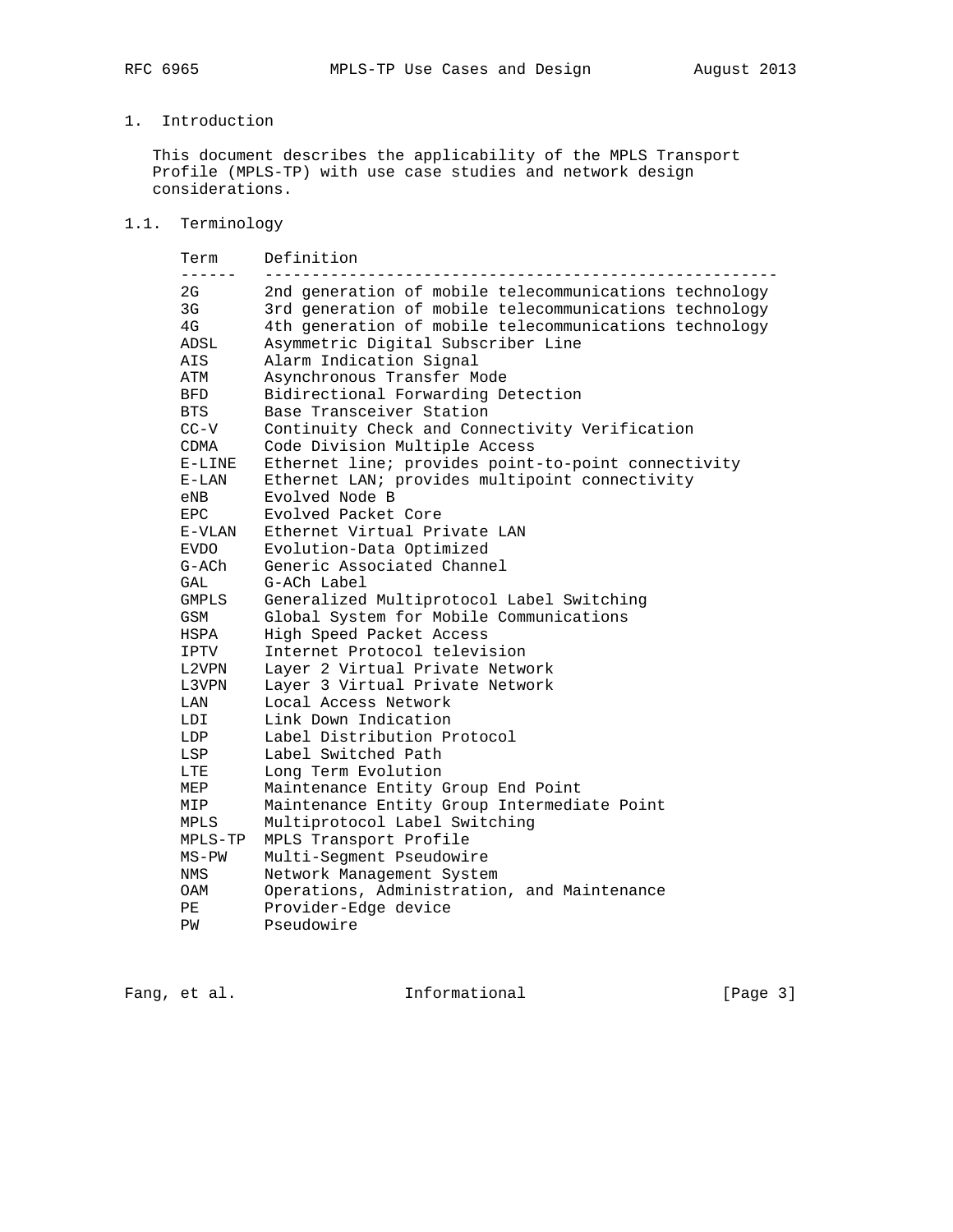| RAN        | Radio Access Network                                 |
|------------|------------------------------------------------------|
| RDI        | Remote Defect Indication                             |
| $S-PE$     | PW Switching Provider Edge                           |
| S1         | LTE Standardized interface between eNB and EPC       |
| SDH        | Synchronous Digital Hierarchy                        |
| SONET      | Synchronous Optical Network                          |
| SP.        | Service Provider                                     |
| SRLG       | Shared Risk Link Groups                              |
| $SS-PW$    | Single-Segment Pseudowire                            |
| TDM        | Time-Division Multiplexing                           |
| TFS        | Time and Frequency Synchronization                   |
| tLDP       | Targeted Label Distribution Protocol                 |
| UMTS       | Universal Mobile Telecommunications System           |
| <b>VPN</b> | Virtual Private Network                              |
| X2         | LTE Standardized interface between eNBs for handover |
|            |                                                      |

#### 1.2. Background

 Traditional transport technologies include SONET/SDH, TDM, and ATM. There is a transition away from these transport technologies to new packet transport technologies. In addition to the increasing demand for bandwidth, packet transport technologies offer the following key advantages:

### Bandwidth efficiency:

 Traditional TDM transport technologies support fixed bandwidth with no statistical multiplexing. The bandwidth is reserved in the transport network, regardless of whether or not it is used by the client. In contrast, packet technologies support statistical multiplexing. This is the most important motivation for the transition from traditional transport technologies to packet transport technologies. The proliferation of new distributed applications that communicate with servers over the network in a bursty fashion has been driving the adoption of packet transport techniques, since packet multiplexing of traffic from bursty sources provides more efficient use of bandwidth than traditional circuit based TDM technologies.

Flexible data rate connections:

 The granularity of data rate connections of traditional transport technologies is limited to the rigid Plesiochronous Digital Hierarchy (PDH) hierarchy (e.g., DS1, DS3) or SONET hierarchy (e.g., OC3, OC12). Packet technologies support flexible data rate connections. The support of finer data rate granularity is particularly important for today's wireline and wireless services and applications.

Fang, et al. 10. Informational 1. The same state of  $[Page 4]$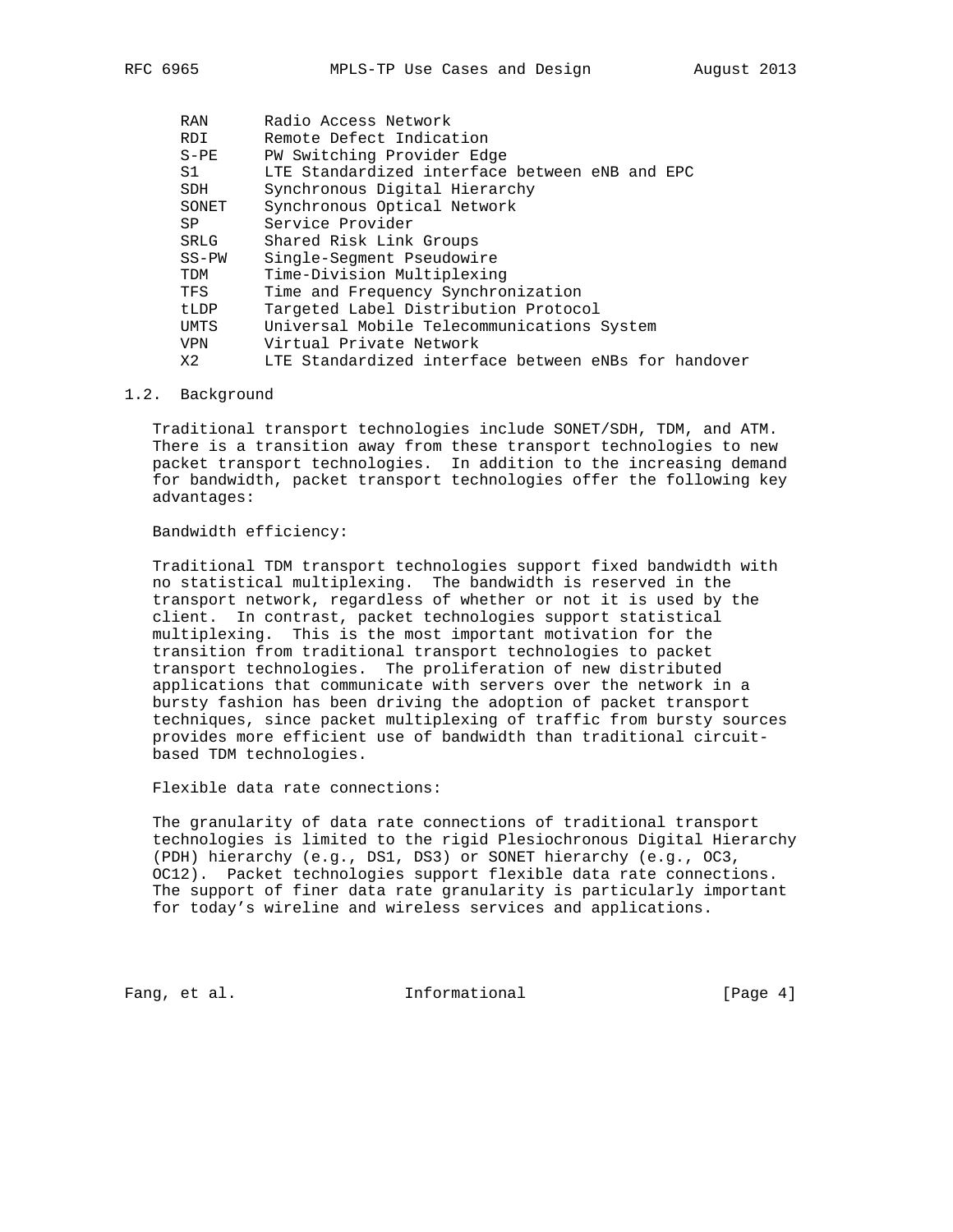QoS support:

 Traditional transport technologies (such as TDM) provide bandwidth guarantees, but they are unaware of the types of traffic they carry. They are not packet aware and do not provide packet-level services. Packet transport can provide the differentiated services capability needed to support oversubscription and to deal with traffic prioritization upon congestion: issues that arise only in packet networks.

 The root cause for transport moving to packet transport is the shift of applications from TDM to packet -- for example, Voice TDM to VoIP, Video to Video over IP, TDM access lines to Ethernet, and TDM VPNs to IP VPNs and Ethernet VPNs. In addition, network convergence and technology refreshes contribute to the demand for a common and flexible infrastructure that provides multiple services.

 As part of the MPLS family, MPLS-TP complements existing IP/MPLS technologies; it closes the gaps in the traditional access and aggregation transport to enable end-to-end packet technology solutions in a cost efficient, reliable, and interoperable manner. After several years of industry debate on which packet technology to use, MPLS-TP has emerged as the next generation transport technology of choice for many Service Providers worldwide.

 The Unified MPLS strategy -- using MPLS from core to aggregation and access (e.g., IP/MPLS in the core, IP/MPLS or MPLS-TP in aggregation and access) -- appears to be very attractive to many SPs. It streamlines the operation, reduces the overall complexity, and improves end-to-end convergence. It leverages the MPLS experience and enhances the ability to support revenue-generating services.

 MPLS-TP is a subset of MPLS functions that meet the packet transport requirements defined in [RFC5654]. This subset includes: MPLS data forwarding, pseudowire encapsulation for circuit emulation, and dynamic control plane using GMPLS control for LSP and tLDP for pseudowire (PW). MPLS-TP also extends previous MPLS OAM functions, such as the BFD extension for proactive Connectivity Check and Connectivity Verification (CC-V) [RFC6428], Remote Defect Indication (RDI) [RFC6428], and LSP Ping Extension for on-demand CC-V [RFC6426]. New tools have been defined for alarm suppression with Alarm Indication Signal (AIS) [RFC6427] and switch-over triggering with Link Down Indication (LDI) [RFC6427]. Note that since the MPLS OAM feature extensions defined through the process of MPLS-TP development are part of the MPLS family, the applicability is general to MPLS and not limited to MPLS-TP.

Fang, et al. 10 1nformational 100 [Page 5]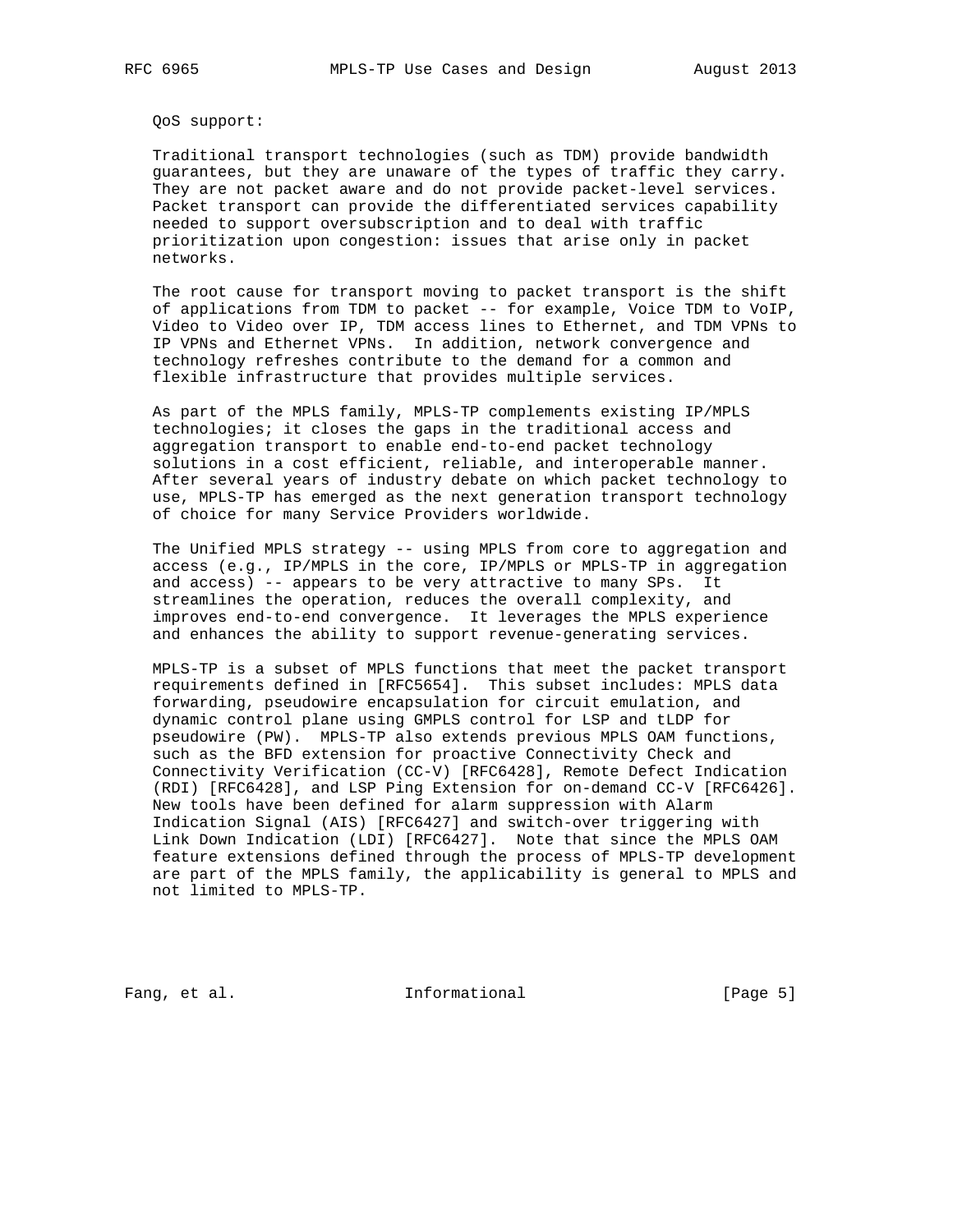The requirements of MPLS-TP are provided in the MPLS-TP requirements document [RFC5654], and the architectural framework is defined in the MPLS-TP framework document [RFC5921]. This document's intent is to provide the use case studies and design considerations from a practical point of view based on Service Providers' deployments plans as well as actual deployments.

 The most common use cases for MPLS-TP include Metro access and aggregation, mobile backhaul, and packet optical transport. MPLS-TP data-plane architecture, path protection mechanisms, and OAM functionality are used to support these deployment scenarios.

 The design considerations discussed in this document include the role of MPLS-TP in the network, provisioning options, standards compliance, end-to-end forwarding and OAM consistency, compatibility with existing IP/MPLS networks, and optimization vs. simplicity design trade-offs.

2. MPLS-TP Use Cases

#### 2.1. Metro Access and Aggregation

 The use of MPLS-TP for Metro access and aggregation transport is the most common deployment scenario observed in the field.

 Some operators are building green-field access and aggregation transport infrastructure, while others are upgrading or replacing their existing transport infrastructure with new packet technologies. The existing legacy access and aggregation networks are usually based on TDM or ATM technologies. Some operators are replacing these networks with MPLS-TP technologies, since legacy ATM/TDM aggregation and access are becoming inadequate to support the rapid business growth and too expensive to maintain. In addition, in many cases the legacy devices are facing End of Sale and End of Life issues. As operators must move forward with the next-generation packet technology, the adoption of MPLS-TP in access and aggregation becomes a natural choice. The statistical multiplexing in MPLS-TP helps to achieve higher efficiency compared with the time-division scheme in the legacy technologies. MPLS-TP OAM tools and protection mechanisms help to maintain high reliability of transport networks and achieve fast recovery.

 As most Service Providers' core networks are MPLS enabled, extending the MPLS technology to the aggregation and access transport networks with a Unified MPLS strategy is very attractive to many Service Providers. Unified MPLS strategy in this document means having end-to-end MPLS technologies through core, aggregation, and access. It reduces operating expenses by streamlining the operation and

Fang, et al. 10 Informational 10 [Page 6]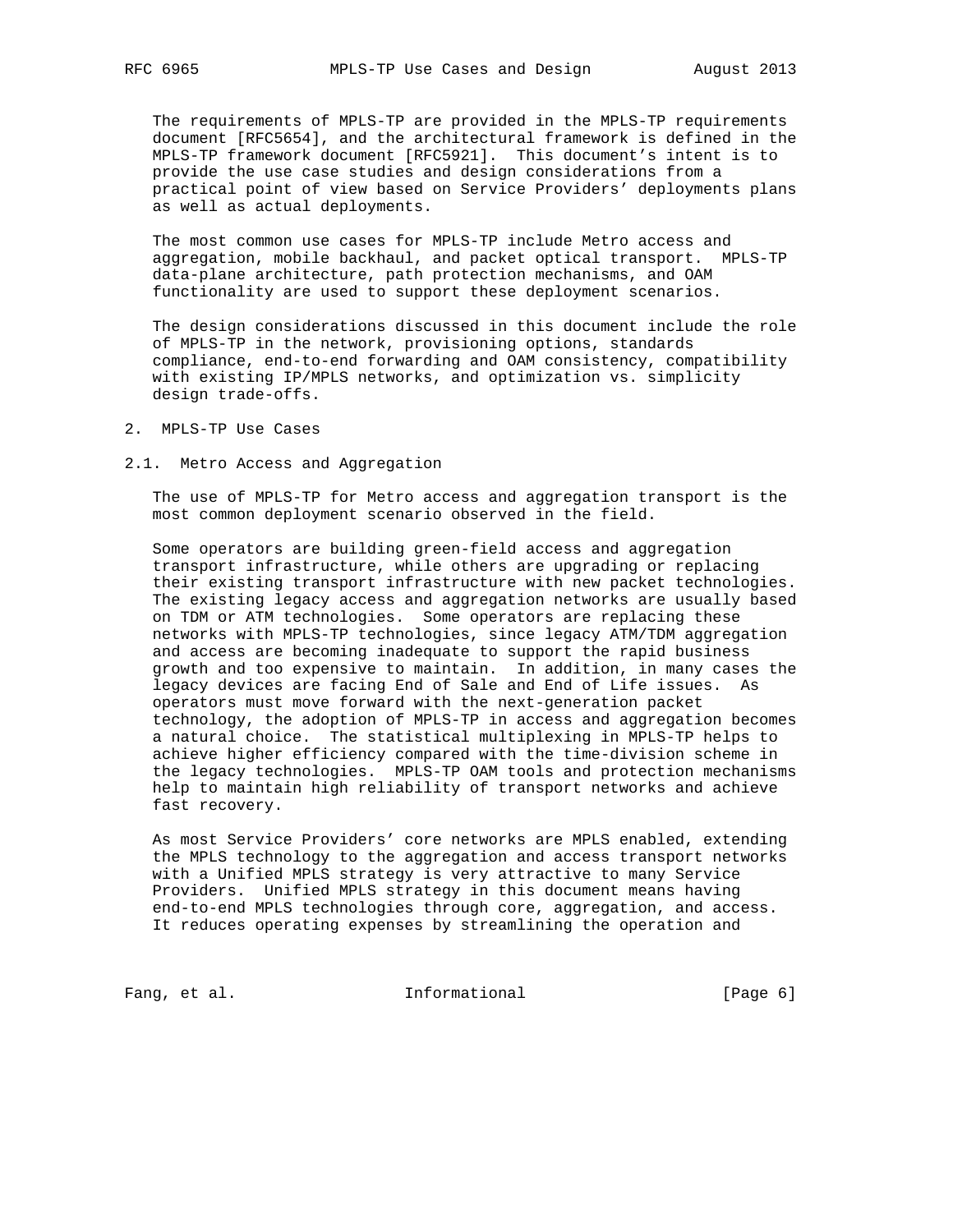leveraging the operational experience already gained with MPLS technologies; it also improves network efficiency and reduces end-to end convergence time.

 The requirements from the SPs for ATM/TDM aggregation replacement often include:

- maintaining the previous operational model, which means providing a similar user experience in NMS,
- supporting the existing access network (e.g., Ethernet, ADSL, ATM, TDM, etc.) and connections with the core networks, and
- supporting the same operational capabilities and services (L3VPN, L2VPN, E-LINE/E-LAN/E-VLAN, Dedicated Line, etc.).

 MPLS-TP can meet these requirements and, in general, the requirements defined in [RFC5654] to support a smooth transition.

2.2. Packet Optical Transport

 Many SPs' transport networks consist of both packet and optical portions. The transport operators are typically sensitive to network deployment cost and operational simplicity. MPLS-TP supports both static provisioning through NMS and dynamic provisioning via the GMPLS control plane. As such, it is viewed as a natural fit in transport networks where the operators can utilize the MPLS-TP LSPs (including the ones statically provisioned) to manage user traffic as "circuits" in both packet and optical networks. Also, when the operators are ready, they can migrate the network to use the dynamic control plane for greater efficiency.

 Among other attributes, bandwidth management, protection/recovery, and OAM are critical in packet/optical transport networks. In the context of MPLS-TP, LSPs may be associated with bandwidth allocation policies. OAM is to be performed on each individual LSP. For some of the performance monitoring functions, the OAM mechanisms need to be able to transmit and process OAM packets at very high frequency. An overview of the MPLS-TP OAM toolset is found in [RFC6669].

 Protection, as defined in [RFC6372], is another important element in transport networks. Typically, ring and linear protection can be readily applied in metro networks. However, as long-haul networks are sensitive to bandwidth cost and tend to have mesh-like topology, shared mesh protection is becoming increasingly important.

Fang, et al. 10 Informational 10 [Page 7]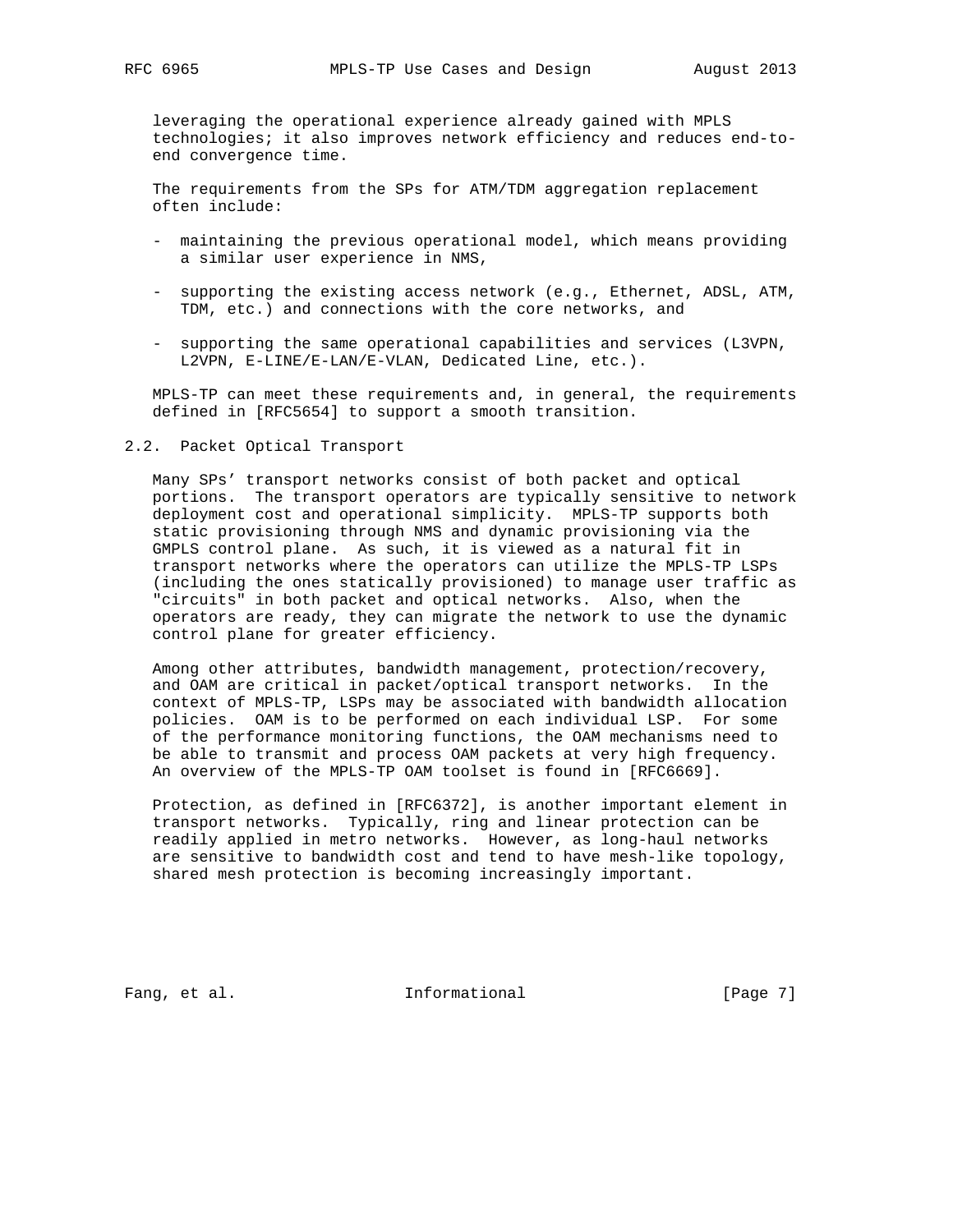In some cases, SPs plan to deploy MPLS-TP from their long-haul optical packet transport all the way to the aggregation and access in their networks.

2.3. Mobile Backhaul

 Wireless communication is one of the fastest growing areas in communication worldwide. In some regions, the tremendous mobile growth is fueled by the lack of existing landline and cable infrastructure. In other regions, the introduction of smart phones is quickly driving mobile data traffic to become the primary mobile bandwidth consumer (some SPs have already observed that more than 85% of total mobile traffic is data traffic). MPLS-TP is viewed as a suitable technology for mobile backhaul.

### 2.3.1. 2G and 3G Mobile Backhaul

 MPLS-TP is commonly viewed as a very good fit for 2G/3G mobile backhaul. 2G (GSM/CDMA) and 3G (UMTS/HSPA/1xEVDO) mobile backhaul networks are still currently dominating the mobile infrastructure.

 The connectivity for 2G/3G networks is point to point (P2P). The logical connections have a hub-and-spoke configuration. Networks are physically constructed using a star or ring topology. In the Radio Access Network (RAN), each mobile Base Transceiver Station (BTS/Node B) is communicating with a Base Station Controller (BSC) or Radio Network Controller (RNC). These connections are often statically set up.

 Hierarchical or centralized architectures are often used for pre-aggregation and aggregation layers. Each aggregation network interconnects with multiple access networks. For example, a single aggregation ring could aggregate traffic for 10 access rings with a total of 100 base stations.

 The technology used today is largely ATM based. Mobile providers are replacing the ATM RAN infrastructure with newer packet technologies. IP RAN networks with IP/MPLS technologies are deployed today by many SPs with great success. MPLS-TP is another suitable choice for Mobile RAN. The P2P connections from base station to Radio Controller can be set statically to mimic the operation of today's RAN environments; in-band OAM and deterministic path protection can support fast failure detection and switch-over to satisfy service level agreements (SLAs). Bidirectional LSPs may help to simplify the provisioning process. The deterministic nature of MPLS-TP LSP setup can also support packet-based synchronization to maintain predictable performance regarding packet delay and jitter. The traffic engineered and co-routed bidirectional properties of an MPLS-TP LSP

Fang, et al. 10 Informational 10 [Page 8]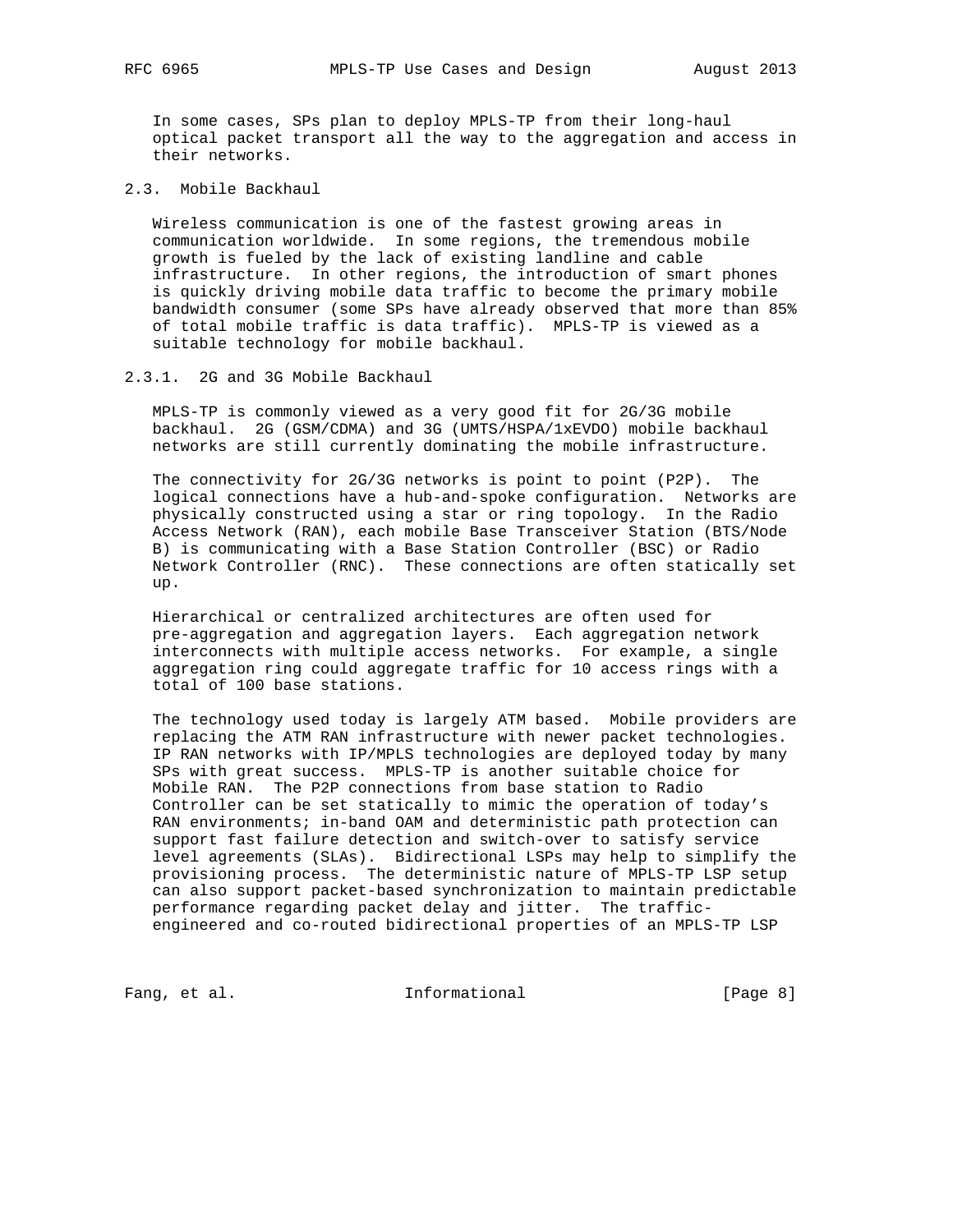are of benefit in transporting packet-based Time and Frequency Synchronization (TFS) protocols, such as [TICTOC]. However, the choice between an external, physical-layer method or a packet-based TFS method is network dependent and thus is out of scope of this document.

# 2.3.2. 4G/LTE Mobile Backhaul

 One key difference between LTE and 2G/3G mobile networks is that the logical connection in LTE is a mesh, while in 2G/3G it is a P2P star. In LTE, each base station (eNB/BTS) communicates with multiple network controllers (e.g., Packet Data Network Gateway, Packet Data Network Serving Gateway, Access Service Network Gateway), and the radio elements communicate with one another for signal exchange and traffic offload to wireless or wireline infrastructures.

 IP/MPLS has a great advantage in any-to-any connectivity environments. Thus, the use of mature IP or L3VPN technologies is particularly common in the design of an SP's LTE deployment plans.

 The extended OAM functions defined in MPLS-TP, such as in-band OAM and path protection mechanisms, bring additional advantages to support SLAs. The dynamic control plane with GMPLS signaling is especially suited for the mesh environment, to support dynamic topology changes and network optimization.

 Some operators are using the same model as in 2G and 3G mobile backhaul, which uses IP/MPLS in the core and MPLS-TP with static provisioning (through NMS) in aggregation and access. The reasoning is as follows: currently, the X2 traffic load in LTE networks may be a very small percentage of the total traffic. For example, one large mobile operator observed that X2 traffic was less than one percent of the total S1 traffic. Therefore, optimizing the X2 traffic may not be the design objective in this case. The X2 traffic can be carried through the same static tunnels together with the S1 traffic in the aggregation and access networks and further forwarded across the IP/MPLS core. In addition, mesh protection may be more efficient with regard to bandwidth utilization, but linear protection and ring protection are often considered simpler by some operators from the point of view of operation maintenance and troubleshooting, and so are widely deployed. In general, using MPLS-TP with static provisioning for LTE backhaul is a viable option. The design objective of using this approach is to keep the operation simple and use a common model for mobile backhaul, especially during the transition period.

 The TFS considerations stated in Section 2.3.1 apply to the 4G/LTE mobile backhaul case as well.

Fang, et al. 10 Informational 10 [Page 9]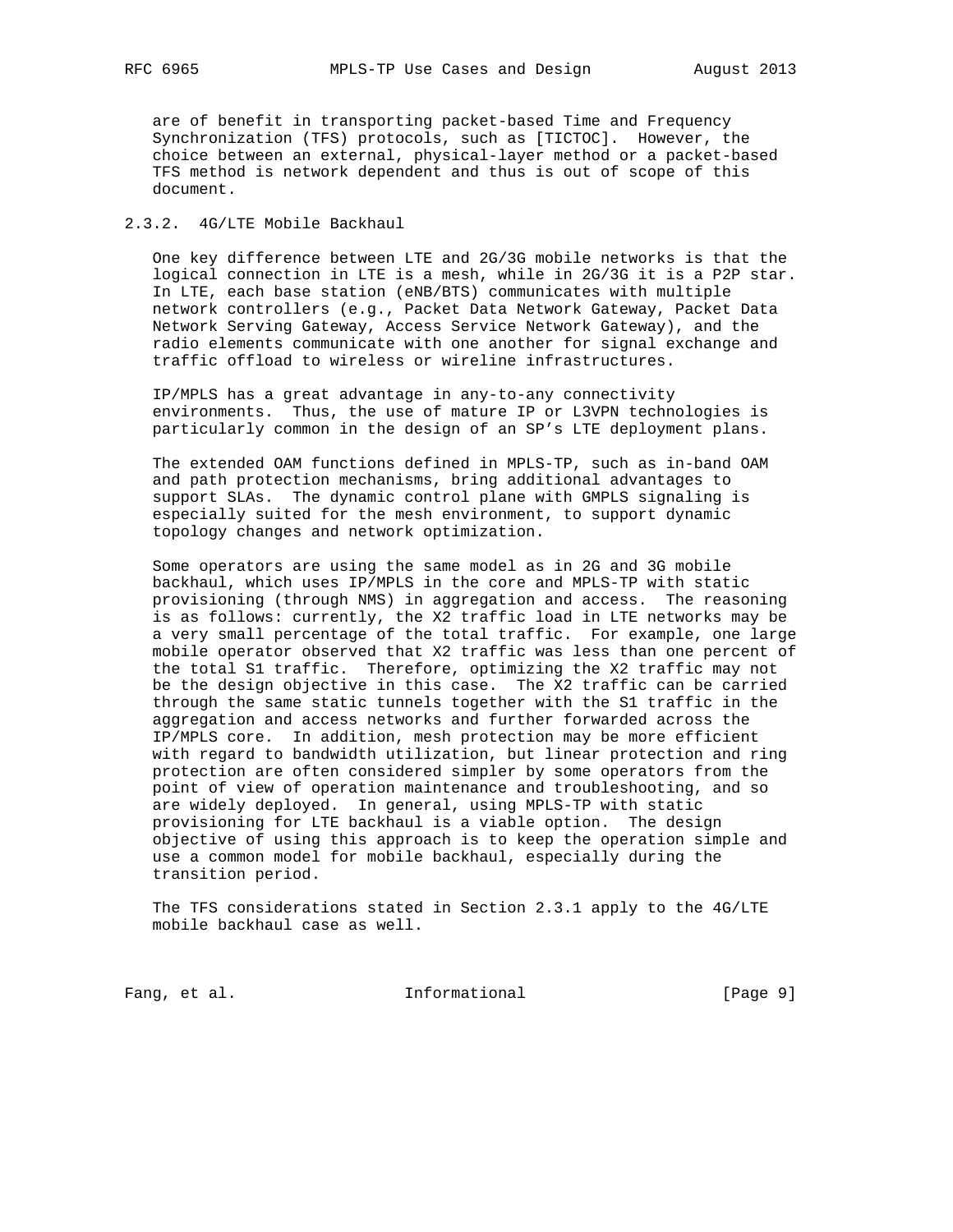- 3. Network Design Considerations
- 3.1. The Role of MPLS-TP

 The role of MPLS-TP is to provide a solution to help evolve traditional transport towards packet transport networks. It is designed to support the transport characteristics and behavior described in [RFC5654]. The primary use of MPLS-TP is largely to replace legacy transport technologies, such as SONET/SDH. MPLS-TP is not designed to replace the service support capabilities of IP/MPLS, such as L2VPN, L3VPN, IPTV, Mobile RAN, etc.

3.2. Provisioning Mode

MPLS-TP supports two provisioning modes:

- a mandatory static provisioning mode, which must be supported without dependency on dynamic routing or signaling; and
- an optional distributed dynamic control plane, which is used to enable dynamic service provisioning.

 The decision on which mode to use is largely dependent on the operational feasibility and the stage of network transition. Operators who are accustomed to the transport-centric operational model (e.g., NMS configuration without control plane) typically prefer the static provisioning mode. This is the most common choice in current deployments. The dynamic provisioning mode can be more powerful, but it is more suited to operators who are familiar with the operation and maintenance of IP/MPLS technologies or are ready to step up through training and planned transition.

 There may also be cases where operators choose to use the combination of both modes. This is appropriate when parts of the network are provisioned in a static fashion, and other parts are controlled by dynamic signaling. This combination may also be used to transition from static provisioning to dynamic control plane.

## 3.3. Standards Compliance

 SPs generally recognize that standards compliance is important for lowering cost, accelerating product maturity, achieving multi-vendor interoperability, and meeting the expectations of their enterprise customers.

Fang, et al. 10 Informational [Page 10]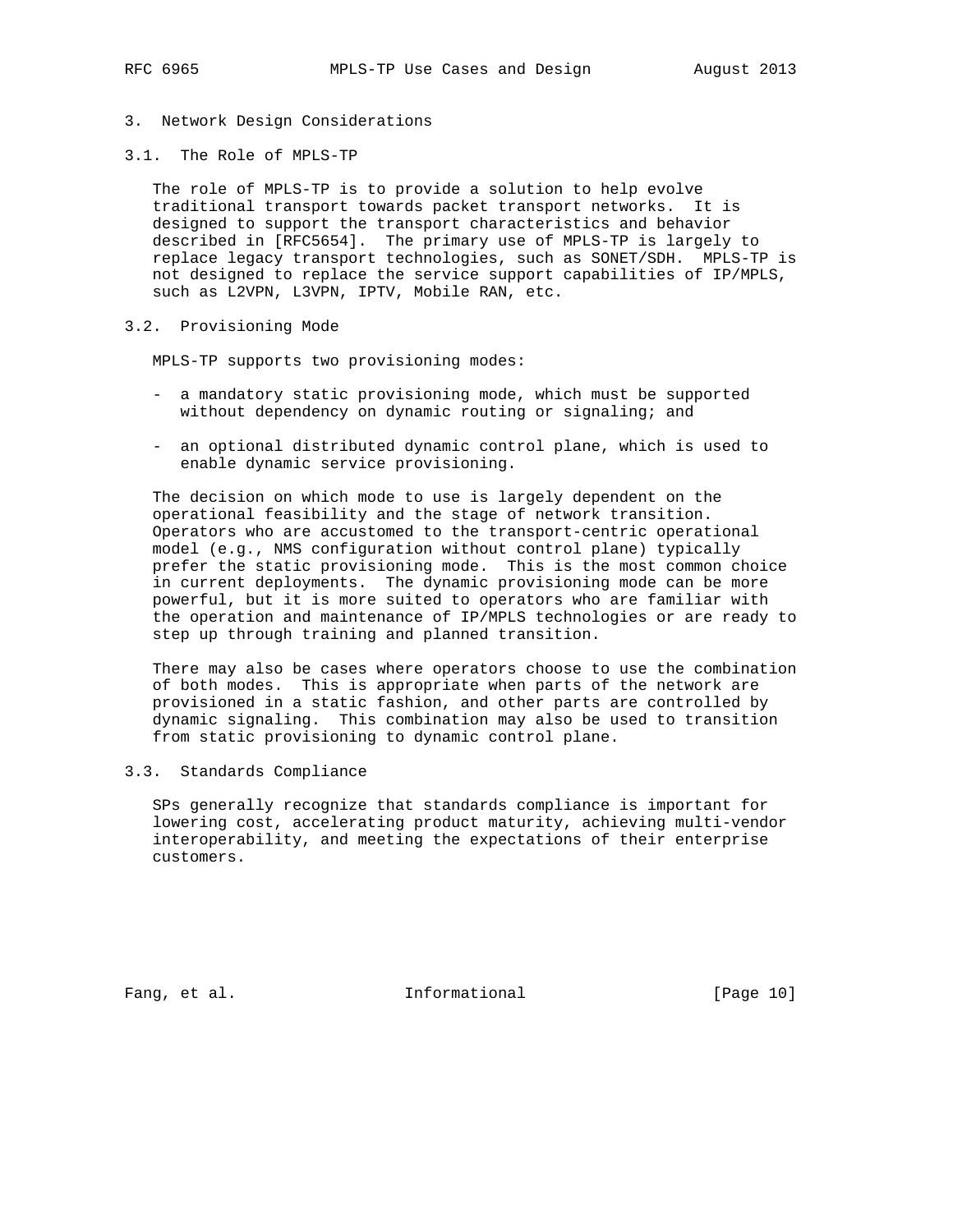MPLS-TP is a joint work between the IETF and ITU-T. In April 2008, the IETF and ITU-T jointly agreed to terminate T-MPLS and progress MPLS-TP as joint work [RFC5317]. The transport requirements are provided by the ITU-T; the protocols are developed in the IETF.

### 3.4. End-to-End MPLS OAM Consistency

 End-to-end MPLS OAM consistency is highly desirable in order to enable Service Providers to deploy an end-to-end MPLS solution. As MPLS-TP adds OAM function to the MPLS toolkit, it cannot be expected that a full-function end-to-end LSP with MPLS-TP OAM can be achieved when the LSP traverses a legacy MPLS/IP core. Although it may be possible to select a subset of MPLS-TP OAM that can be gatewayed to the legacy MPLS/IP OAM, a better solution is achieved by tunneling the MPLS-TP LSP over the legacy MPLS/IP network. In that mode of operation, legacy OAM may be run on the tunnel in the core, and the tunnel endpoints may report issues in as much detail as possible to the MIPs in the MPLS-TP LSP. Note that over time it is expected that routers in the MPLS/IP core will be upgraded to fully support MPLS-TP features. Once this has occurred, it will be possible to run end-to-end MPLS-TP LSPs seamlessly across the core.

#### 3.5. PW Design Considerations in MPLS-TP Networks

 In general, PWs in MPLS-TP work the same as in IP/MPLS networks. Both Single-Segment PW (SS-PW) and Multi-Segment PW (MS-PW) are supported. For dynamic control plane, Targeted LDP (tLDP) is used. In static provisioning mode, PW status is a new PW OAM feature for failure notification. In addition, both directions of a PW must be bound to the same transport bidirectional LSP.

 In the common network topology involving multi-tier rings, the design choice is between using SS-PW or MS-PW. This is not a discussion unique to MPLS-TP, as it applies to PW design in general. However, it is relevant here, since MPLS-TP is more sensitive to the operational complexities, as noted by operators. If MS-PW is used, Switching PE (S-PE) must be deployed to connect the rings. The advantage of this choice is that it provides domain isolation, which in turn facilitates troubleshooting and allows for faster PW failure recovery. On the other hand, the disadvantage of using S-PE is that it adds more complexity. Using SS-PW is simpler, since it does not require S-PEs, but it is less efficient because the paths across primary and secondary rings are longer. If operational simplicity is a higher priority, some SPs choose SS-PW.

 Another design trade-off is whether to use PW protection in addition to LSP protection or rely solely on LSP protection. When the MPLS-TP LSPs are protected, if the working LSP fails, the protecting LSP

Fang, et al. 10. Informational [Page 11]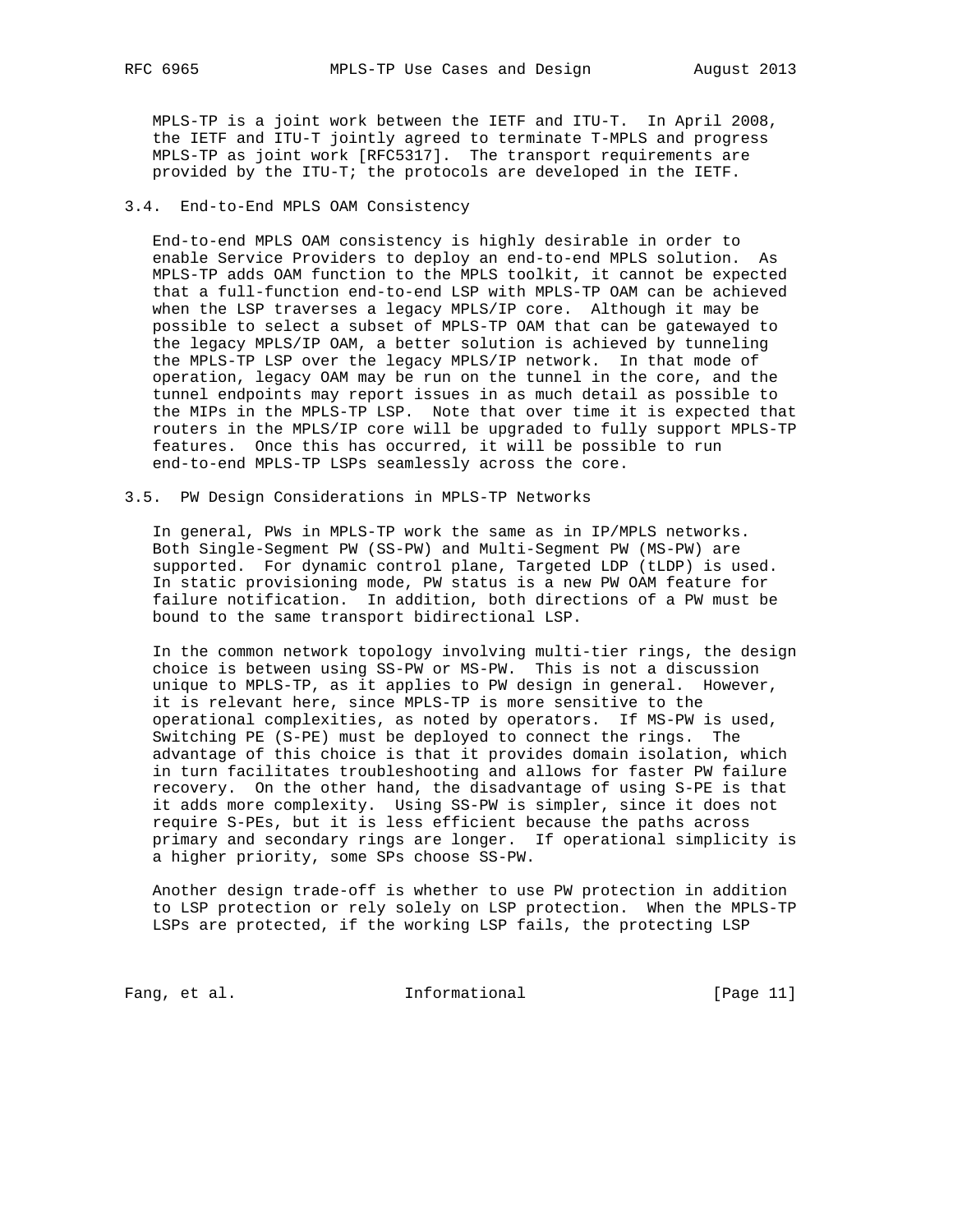assures that the connectivity is maintained and the PW is not impacted. However, in the case of simultaneous failure of both the working and protecting LSPs, the attached PW would fail. By adding PW protection and attaching the protecting PW to a diverse LSP not in the same Shared Risk Link Group (SRLG), the PW is protected even when the primary PW fails. Clearly, using PW protection adds considerably more complexity and resource usage, and thus operators often may choose not to use it and consider protection against a single point of failure as sufficient.

### 3.6. Proactive and On-Demand MPLS-TP OAM Tools

 MPLS-TP provides both proactive and on-demand OAM tools. As a proactive OAM fault management tool, BFD Connectivity Check (CC) can be sent at regular intervals for Connectivity Check; three (or a configurable number) of missed CC messages can trigger the failure protection switch-over. BFD sessions are configured for both working and protecting LSPs.

 A design decision is choosing the value of the BFD CC interval. The shorter the interval, the faster the detection time is, but also the higher the resource utilization is. The proper value depends on the application and the service needs, as well as the protection mechanism provided at the lower layer.

 As an on-demand OAM fault management mechanism (for example, when there is a fiber cut), a Link Down Indication (LDI) message [RFC6427] can be generated from the failure point and propagated to the Maintenance Entity Group End Points (MEPs) to trigger immediate switch-over from working to protecting path. An Alarm Indication Signal (AIS) can be propagated from the Maintenance Entity Group Intermediate Point (MIP) to the MEPs for alarm suppression.

 In general, both proactive and on-demand OAM tools should be enabled to guarantee short switch-over times.

3.7. MPLS-TP and IP/MPLS Interworking Considerations

 Since IP/MPLS is largely deployed in most SPs' networks, MPLS-TP and IP/MPLS interworking is inevitable if not a reality. However, interworking discussion is out of the scope of this document; it is for further study.

Fang, et al. 10. Informational [Page 12]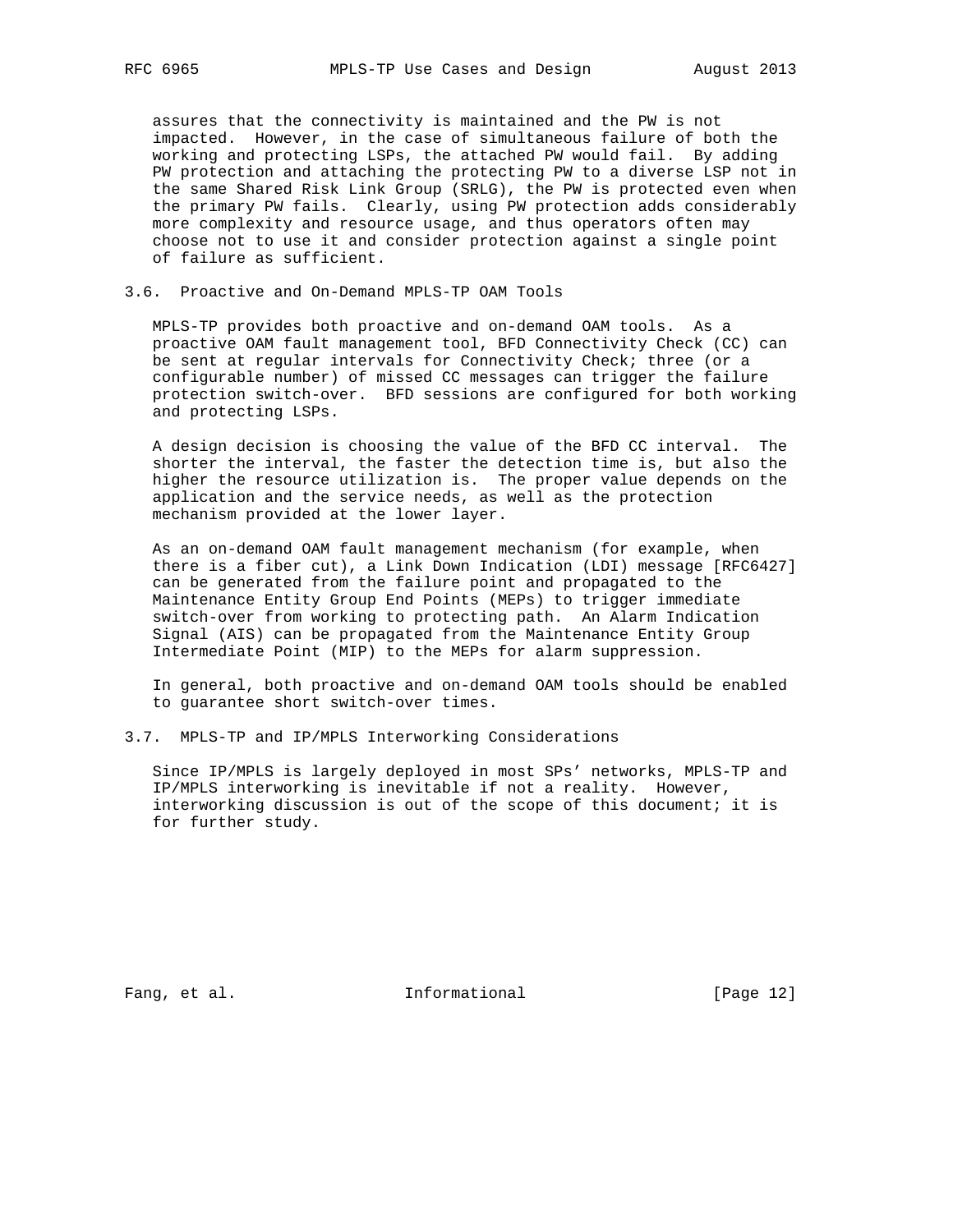### 4. Security Considerations

 Under the use case of Metro access and aggregation, in the scenario where some of the access equipment is placed in facilities not owned by the SP, the static provisioning mode of MPLS-TP is often preferred over the control-plane option because it eliminates the possibility of a control-plane attack, which may potentially impact the whole network. This scenario falls into the Security Reference Model 2 as described in [RFC6941].

 Similar location issues apply to the mobile use cases since equipment is often placed in remote and outdoor environment, which can increase the risk of unauthorized access to the equipment.

 In general, NMS access can be a common point of attack in all MPLS-TP use cases, and attacks to GAL or G-ACh are unique security threats to MPLS-TP. The MPLS-TP security considerations are discussed in the MPLS-TP security framework [RFC6941]. General security considerations for MPLS and GMPLS networks are addressed in "Security Framework for MPLS and GMPLS Networks" [RFC5920].

#### 5. Acknowledgements

 The authors wish to thank Adrian Farrel for his review as Routing Area Director and his continued support and guidance. Adrian's detailed comments and suggestions were of great help for improving the quality of this document. In addition, the authors would like to thank the following individuals: Loa Andersson for his continued support and guidance; Weiqiang Cheng for his helpful input on LTE mobile backhaul based on his knowledge and experience in real world deployment; Stewart Bryant for his text contribution on timing; Russ Housley for his improvement suggestions; Andrew Malis for his support and use case discussion; Pablo Frank, Lucy Yong, Huub van Helvoort, Tom Petch, Curtis Villamizar, and Paul Doolan for their comments and suggestions; and Joseph Yee and Miguel Garcia for their APPSDIR and Gen-ART reviews and comments, respectively.

## 6. References

- 6.1. Normative References
	- [RFC5654] Niven-Jenkins, B., Ed., Brungard, D., Ed., Betts, M., Ed., Sprecher, N., and S. Ueno, "Requirements of an MPLS Transport Profile", RFC 5654, September 2009.
	- [RFC5920] Fang, L., Ed., "Security Framework for MPLS and GMPLS Networks", RFC 5920, July 2010.

Fang, et al. 10. Informational [Page 13]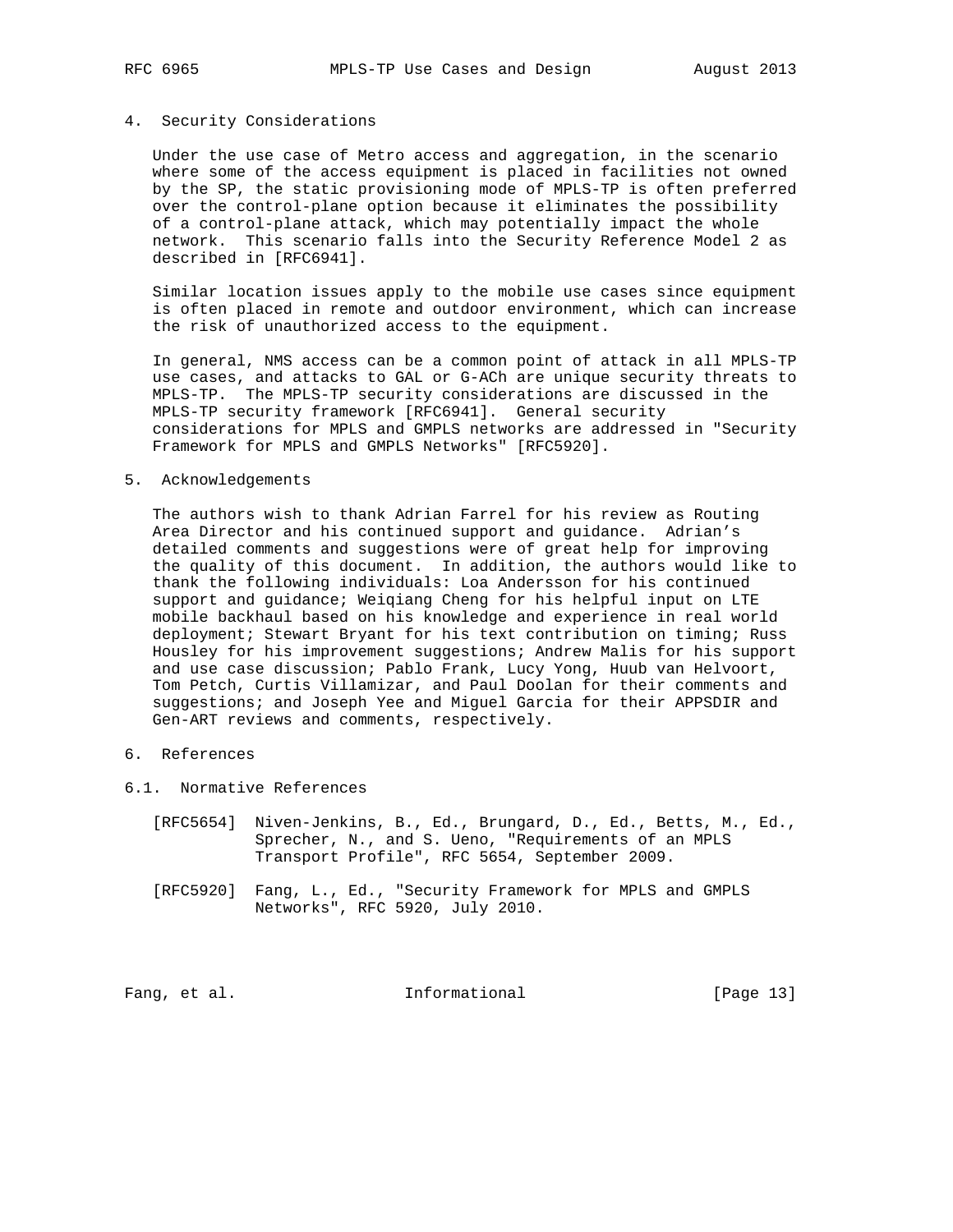- [RFC5921] Bocci, M., Ed., Bryant, S., Ed., Frost, D., Ed., Levrau, L., and L. Berger, "A Framework for MPLS in Transport Networks", RFC 5921, July 2010.
- [RFC6426] Gray, E., Bahadur, N., Boutros, S., and R. Aggarwal, "MPLS On-Demand Connectivity Verification and Route Tracing", RFC 6426, November 2011.
- [RFC6427] Swallow, G., Ed., Fulignoli, A., Ed., Vigoureux, M., Ed., Boutros, S., and D. Ward, "MPLS Fault Management Operations, Administration, and Maintenance (OAM)", RFC 6427, November 2011.
- [RFC6428] Allan, D., Ed., Swallow Ed., G., and J. Drake Ed., "Proactive Connectivity Verification, Continuity Check, and Remote Defect Indication for the MPLS Transport Profile", RFC 6428, November 2011.

6.2. Informative References

- [RFC5317] Bryant, S., Ed., and L. Andersson, Ed., "Joint Working Team (JWT) Report on MPLS Architectural Considerations for a Transport Profile", RFC 5317, February 2009.
- [RFC6372] Sprecher, N., Ed., and A. Farrel, Ed., "MPLS Transport Profile (MPLS-TP) Survivability Framework", RFC 6372, September 2011.
- [RFC6669] Sprecher, N. and L. Fang, "An Overview of the Operations, Administration, and Maintenance (OAM) Toolset for MPLS- Based Transport Networks", RFC 6669, July 2012.
- [RFC6941] Fang, L., Ed., Niven-Jenkins, B., Ed., Mansfield, S., Ed., and R. Graveman, Ed., "MPLS Transport Profile (MPLS-TP) Security Framework", RFC 6941, April 2013.
- [TICTOC] Davari, S., Oren, A., Bhatia, M., Roberts, P., Montini, L., and L. Martini, "Transporting Timing messages over MPLS Networks", Work in Progress, June 2013.

Fang, et al. 10. Informational [Page 14]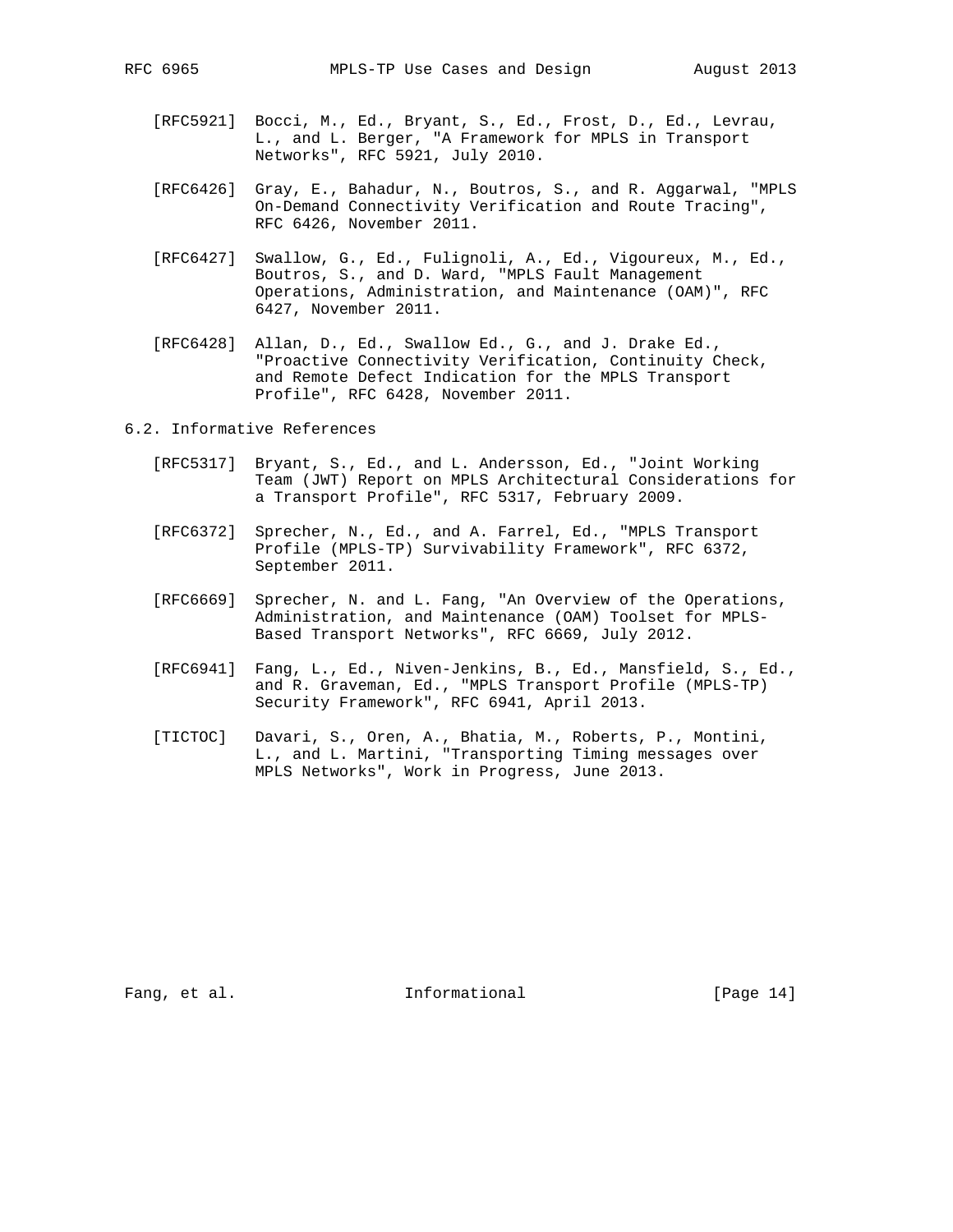# 7. Contributors

 Kam Lee Yap XO Communications 13865 Sunrise Valley Drive Herndon, VA 20171 United States EMail: klyap@xo.com

 Dan Frost Cisco Systems, Inc. United Kingdom EMail: danfrost@cisco.com

 Henry Yu TW Telecom 10475 Park Meadow Dr. Littleton, CO 80124 United States EMail: henry.yu@twtelecom.com

 Jian Ping Zhang China Telecom, Shanghai Room 3402, 211 Shi Ji Da Dao Pu Dong District, Shanghai China EMail: zhangjp@shtel.com.cn

 Lei Wang Lime Networks Strandveien 30, 1366 Lysaker Norway EMail: lei.wang@limenetworks.no

 Mach (Guoyi) Chen Huawei Technologies Co., Ltd. No. 3 Xinxi Road Shangdi Information Industry Base Hai-Dian District, Beijing 100085 China EMail: mach@huawei.com

 Nurit Sprecher Nokia Siemens Networks 3 Hanagar St. Neve Ne'eman B Hod Hasharon, 45241 Israel EMail: nurit.sprecher@nsn.com

Fang, et al. Informational [Page 15]